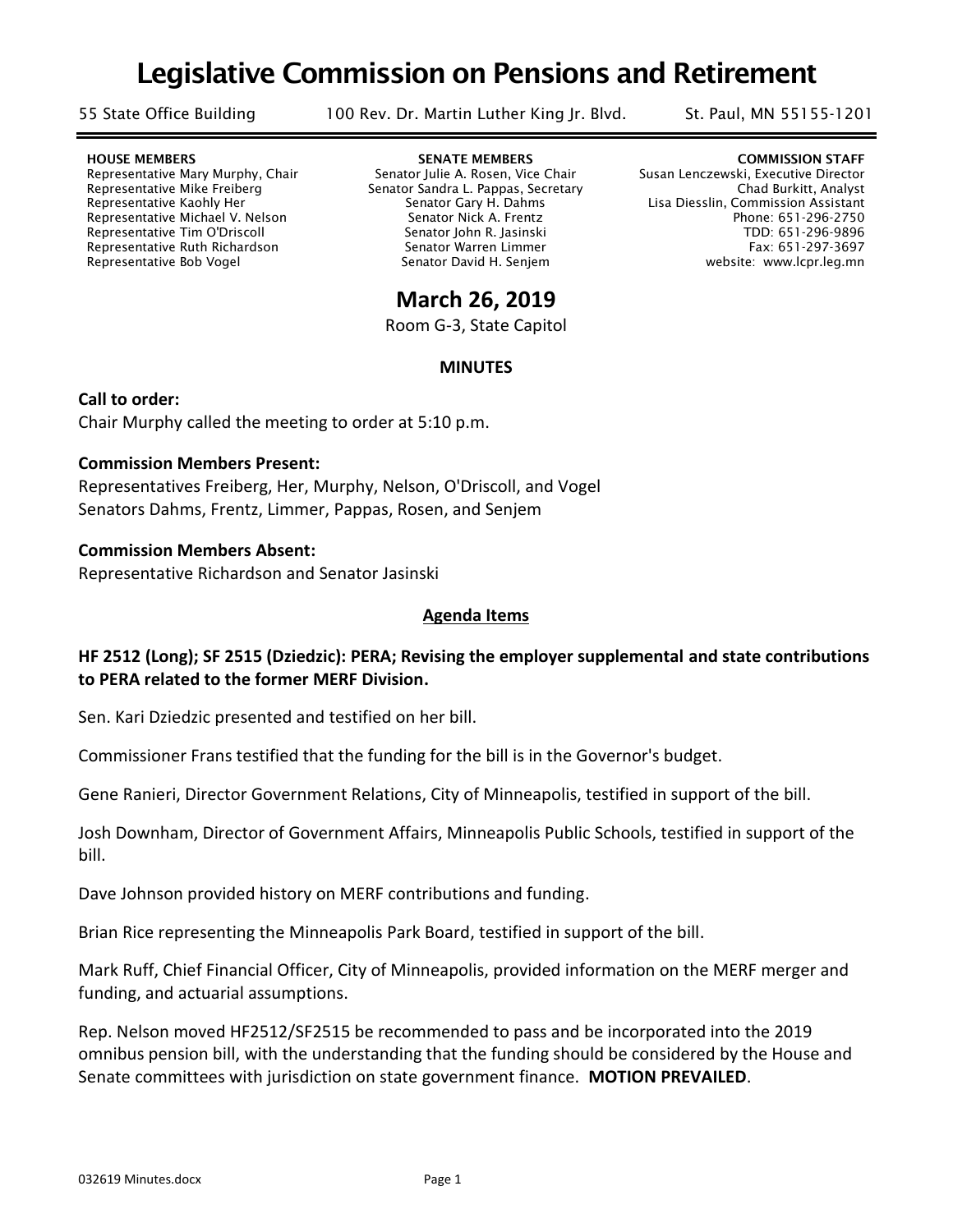# **HF 2387 (Murphy, by request); SF 2488 (Rosen): Extending the 1997 state aid to local governments to fund increased employer contributions to PERA.**

Myron Frans, Commissioner, Minnesota Management & Budget, testified that the funding for this bill is not included in the Governor's revised budget recommendation because by the time they were informed it was too late to do so, but the Governor looks forward to further discussion on the matter.

Susan Lenczewski, Executive Director, Legislative Commission on Pensions and Retirement, reviewed the bill.

Gary Carlson, Intergovernmental Relations Director, League of Minnesota Cities, testified in support of the bill.

Keith Carlson, Executive Director, Minnesota Inter-County Association, testified in support of the bill.

Matt Hilgart, Government Relations Manager, Association of Minnesota Counties, testified in support of the bill.

Rep. Her moved HF2387/SF2488 be recommended to pass and be incorporated into the 2019 omnibus pension bill, with the understanding that the funding should be considered by the House and Senate committees with jurisdiction on taxes. **MOTION PREVAILED**.

# **Delete-all Amendment H2631-1A to HF 2631 (Nelson); SF 2621 (Senjem): Local government supplemental plan contribution restriction exemption for union building trades personnel.**

Rep. Nelson presented and testified in support of his bill and the amendment.

Ms. Lenczewski reviewed the bill.

Sen. Senjem moved amendment H2631-1A. **MOTION PREVAILED**.

Sen Senjem moved HF2631/SF2621, as amended, be recommended to pass and be incorporated into the 2019 omnibus pension bill. **MOTION PREVAILED**.

# **Overview of the Individual Retirement Account Plan (IRAP), TRA coverage election, and Supplemental Retirement Plan.**

Derek Hughes, System Director: Compensation & Retirement, Minnesota State, reviewed his presentation entitled "Retirement Plan Overview."

# **HF 2683; SF xxxx: MnState; Eliminating the expiration of an early retirement incentive; making nonsubstantive style and form changes.**

The bill was carried over to the April 2, 2019, meeting.